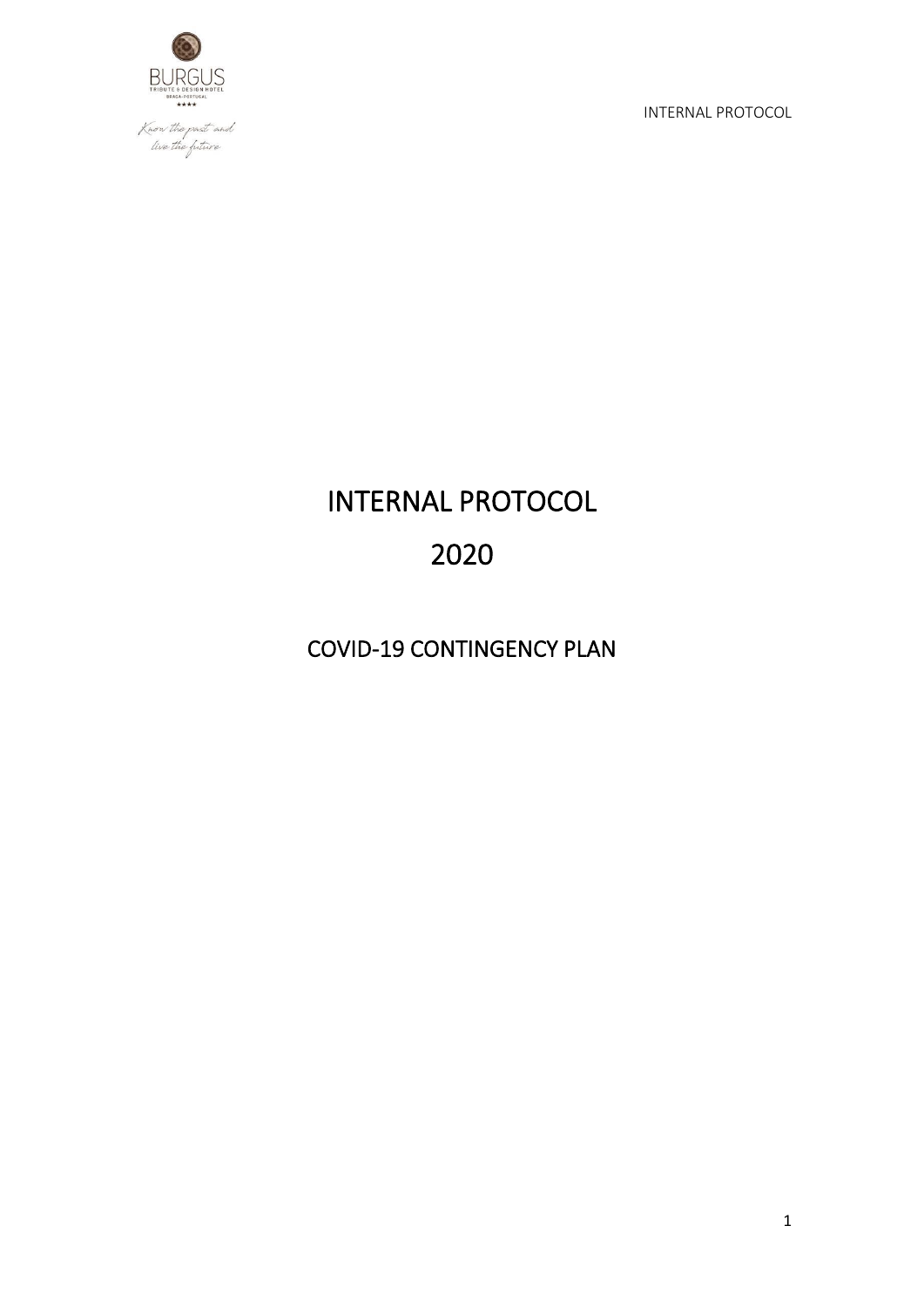

# INDEX

| <b>INTRODUCTION</b>                                                                                                                                                 | Pag. 3                                                                                          |
|---------------------------------------------------------------------------------------------------------------------------------------------------------------------|-------------------------------------------------------------------------------------------------|
| <b>WHAT IS COVID-19?</b>                                                                                                                                            | Pag. 3/4                                                                                        |
| <b>MANAGEMENT TEAM</b>                                                                                                                                              | Pag. 5                                                                                          |
| PREVENTION AND INFECTION CONTROL MEASURES                                                                                                                           |                                                                                                 |
| <b>P</b> Emplyees' Conduct<br><b>2 Preventive Measures</b>                                                                                                          | Pag. 5<br>Pag. 6                                                                                |
| THE BURGUS TRIBUTE & DESIGN HOTEL HAS:                                                                                                                              | Pag. 6                                                                                          |
| <b>INTERACTION PERFORMANCE RULES</b>                                                                                                                                |                                                                                                 |
| 1. Reception<br>2. Breakfast<br>3. Restaurant<br>4. Bar<br>5. Kitchen                                                                                               | Pag. 7<br>Pag. 7<br>Pag. 7/8<br>Pag. 8<br>Pag. 8                                                |
| <b>CLEANING IN ALL THE HOTEL AREAS - HOW TO PROCEED?</b>                                                                                                            | Pag. 9                                                                                          |
| 1. Rooms with private Bathroom<br>2. Corridors<br>3. Stairs<br>4. Elevator<br>5. Reception<br>6. Restaurant<br>7. Kitchen<br>8. Common Bathrooms<br>9. Laundry Room | Pag. 10<br>Pag. 11<br>Pag. 11<br>Pag. 12<br>Pag. 12<br>Pag. 12<br>Pag. 12<br>Pag. 12<br>Pag. 13 |
| IN CASE OF SUSPECTED OR CONFIRMED SUBJECT                                                                                                                           |                                                                                                 |
| 1. Isolation<br>2. Common Areas                                                                                                                                     | Pag. 14<br>Pag. 14                                                                              |
| WHAT TO DO WITH THE SICK OR SUSPECTED TO BE INFECTED WITH COVID-19 PERSON                                                                                           |                                                                                                 |
| IN THE HOTEL?                                                                                                                                                       | Pag. 14                                                                                         |
| <b>CLEANING OF THE ROOM AND COMMON AREAS - ACTION MEASURES</b>                                                                                                      |                                                                                                 |
| 1. Protection of the Interventor Profissionals<br>2. Rooms - Linnen Change, Cleaning, and Disinfection of the Space                                                 | Pag. 15<br>Pag. 15                                                                              |
| <b>DEAR GUEST</b>                                                                                                                                                   | Pag. 17                                                                                         |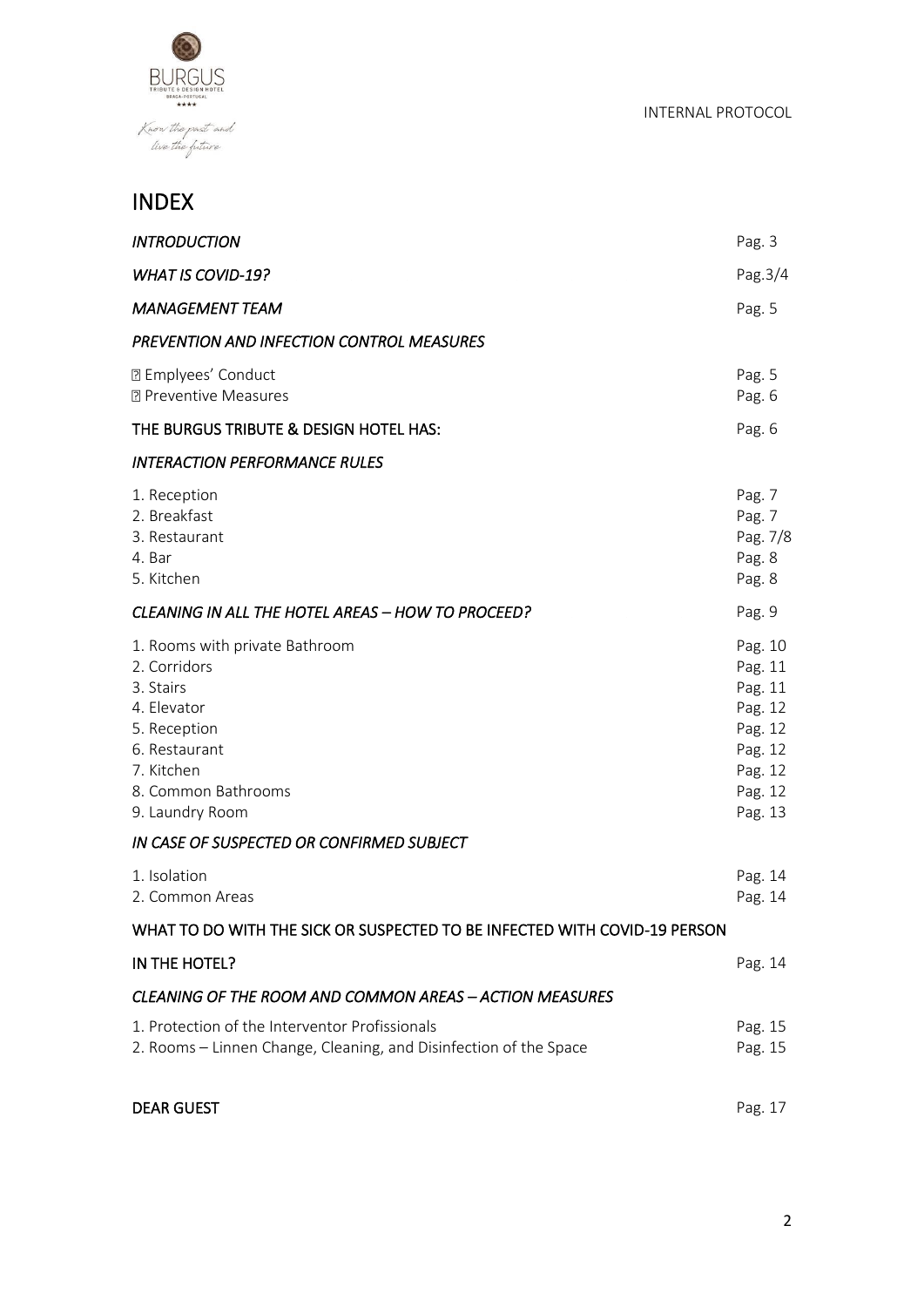

# BURGUS TRIBUTE & DESIGN HOTEL COVID-19 INTERNAL PROTOCOL

#### INTRODUCTION:

The BURGUS TRIBUTE & DESIGN HOTEL, in the last three years of its existence, has always tried to ensure quality, comfort, and security, to provide the well-being of its guests and employees. But, now, because of the new reality we are living in, we want to give to our guests the guarantee of being even safer and prepared to host you with all the refinement and quality we inured you to.

The BURGUS TRIBUTE & DESIGN HOTEL commits itself to elevate its standards, according to the orientations of the DGS and the Portugal Tourism, in order to increase our guests' trust.

#### WHAT IS COVID-19?

COVID-19 is the name, given by the World Health Organization, to the disease caused by the new coronavirus SARS-COV-2, which can cause severe respiratory infections such as pneumonia. This virus was identified in humans for the first time at the end of 2019 in the Chinese city of Wuhan, Hubei province, and several cases have been confirmed in other countries.

#### *What are the signs and symptoms?*

The most common symptoms associated with COVID-19 infection are:

- fever (temperature ≥ 38.0ºC)
- cough
- difficulty breathing (eg shortness of breath)

Sore throat, runny nose, headaches and/or muscle pain and tiredness, loss of smell and taste may also appear.

In more severe cases, it can lead to severe pneumonia with acute respiratory failure, kidney and other organ failures, and eventual death.

#### *What is the contagion period?*

The contagion period (time between exposure to the virus and the onset of symptoms) is currently considered to be 14 days.

Transmission by asymptomatic people (without symptoms) is still being investigated.

In the light of current knowledge, it is believed that SARS-CoV-2 can remain on surfaces for at least 48 hours. If there is no adequate cleaning and disinfection, and its frequency is not increased, the surfaces can become like reservoirs of viruses and other microorganisms.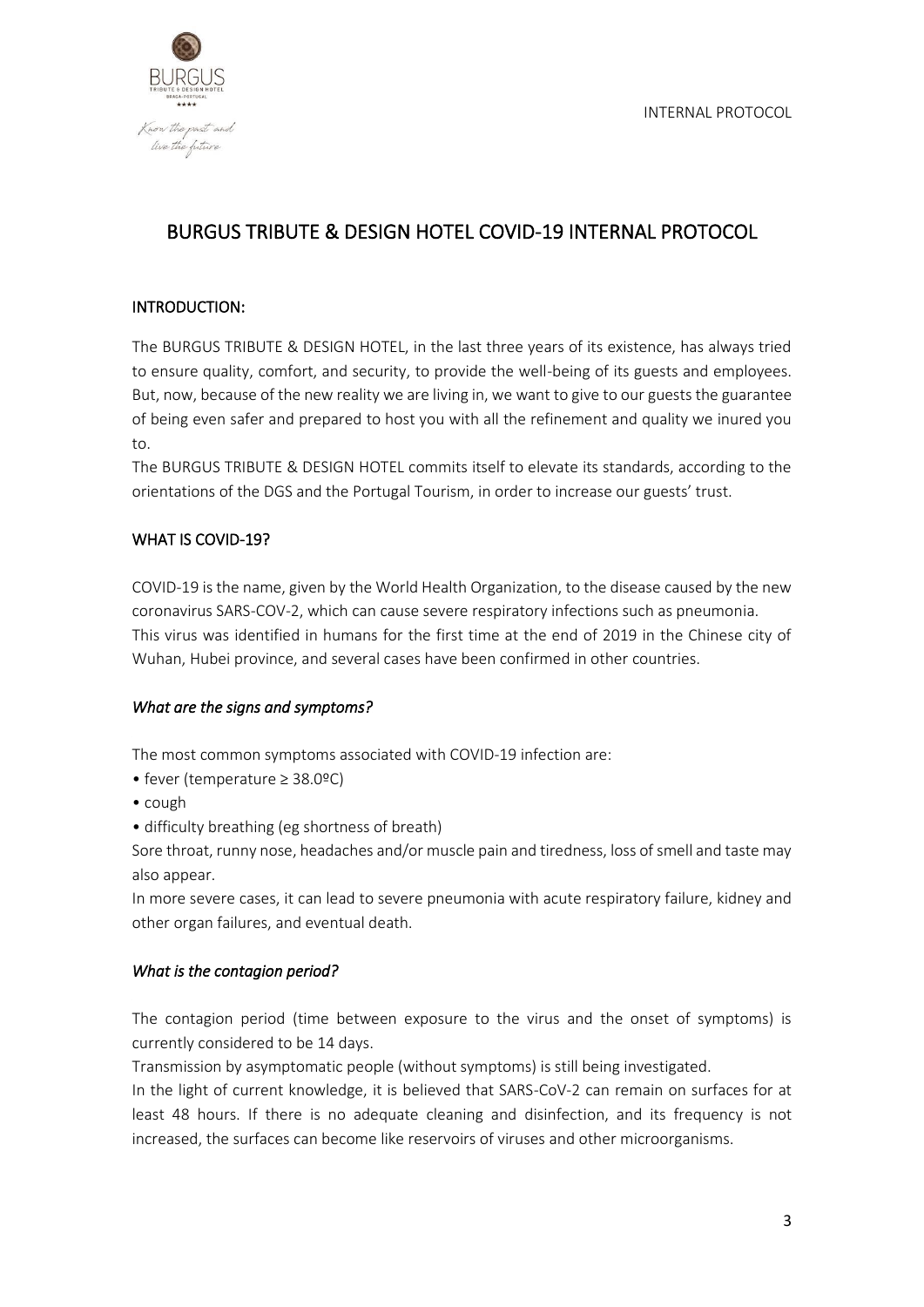

Direct contact route: Through droplets that an infected person transmits through the mouth or nose when speaking, coughing or sneezing (and does not use the rules of respiratory tag) which can enter directly into the mouth or nose of a very closed person.

Indirect contact route: Through the hands, which touch the surfaces contaminated with the cells expelled by the infected people and which are then inadvertently brought to the face, mouth, or nose, before washing them.

#### Which surfaces are considered critical in the transmission of COVID-19?

All surfaces can be contagious vehicles, but the risk of contagion varies depending on the frequency of manipulation, touch, or use.

The surfaces with the highest risk of transmission are those that are frequently touched, that is, all surfaces that are manipulated or touched by many people, and very frequently throughout the day.

door handles **D** light switches **P** phones **P** tablets computer keyboards mainly when used by multiple people **P** elevator buttons washbasin taps **P** flushing handles **Z** tables and chairs **P** counters, **Z** handrails, money, among others. Thus, the BURGUS TRIBUTE & DESIGN HOTEL has established an action and prevention plan, both in terms of organizing the cleaning of all its spaces daily, and in terms of the suspicion and/or identification of an infected subject, considering how to proceed with its isolation and procedures

to follow.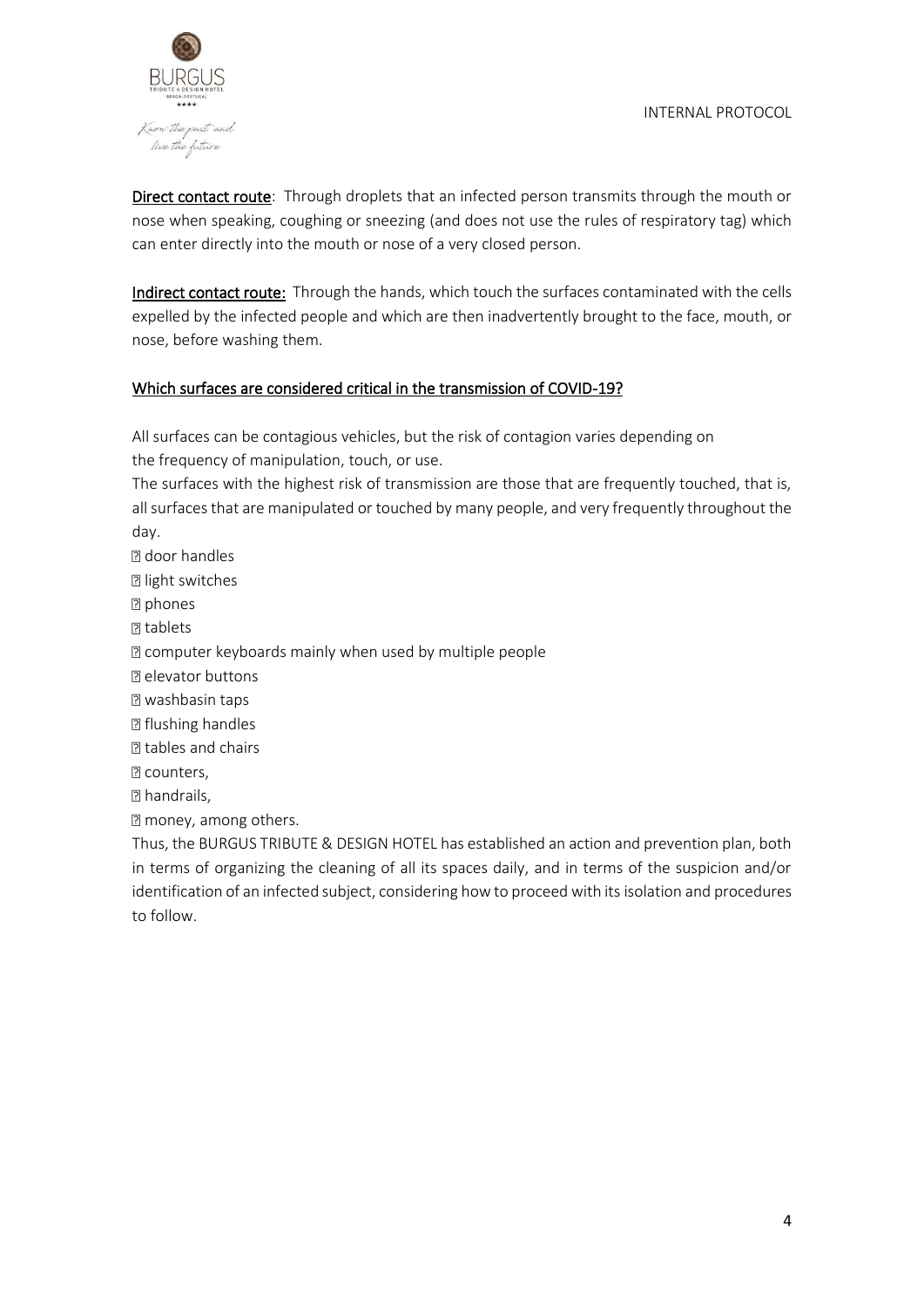

#### MANAGEMENT TEAM:

• Responsible for creating the teams and preparing the plan, training, as well as the acquisition of necessary equipment and materials.

José Alberto Pereira Eduarda Silva Reception Manager

• Responsible for organizing intervention teams in the various phases of intervention (prevention, control, and disinfection).

Reception Manager Housekeeper Chef

#### PREVENTION MEASURES AND INFECTION CONTROL:

#### EMPLOYEES' CONDUCT:

• Hands washing: wash your hands frequently with soap and water for at least 20 seconds or use a hand sanitizer that has at least 70% alcohol, covering all surfaces of your hands and rubbing them until they are dry.

• Respiratory Tag: cough or sneeze into the flexed forearm or use tissue paper, which then it must be immediately thrown away; always wash your hands after coughing or sneezing and after blowing; avoid touching the eyes, nose, and mouth with your hands.

• Personal Protective Equipment: according to plan, all employees should use the PPE appropriate to their function, with primacy for the use of a mask in all sectors.

• Social conduct: change the frequency and form of contact between colleagues avoiding close contact whenever possible (handshakes, kisses, shared workplaces, face-to-face meetings and sharing of food, utensils, glasses, and towels) and excel in the presentation.

• Safety measurements: comply with daily self-monitoring for fever assessment (measure body temperature and record the measurement value and time) and check for cough or difficulty breathing.

• Mandatory: Employees who develop signs or symptoms suggestive of COVID-19, should not be present at the workplace and should contact the SNS24 Line (808 24 24 24) or other telephone lines created specifically for this purpose and proceed according to the instructions provided.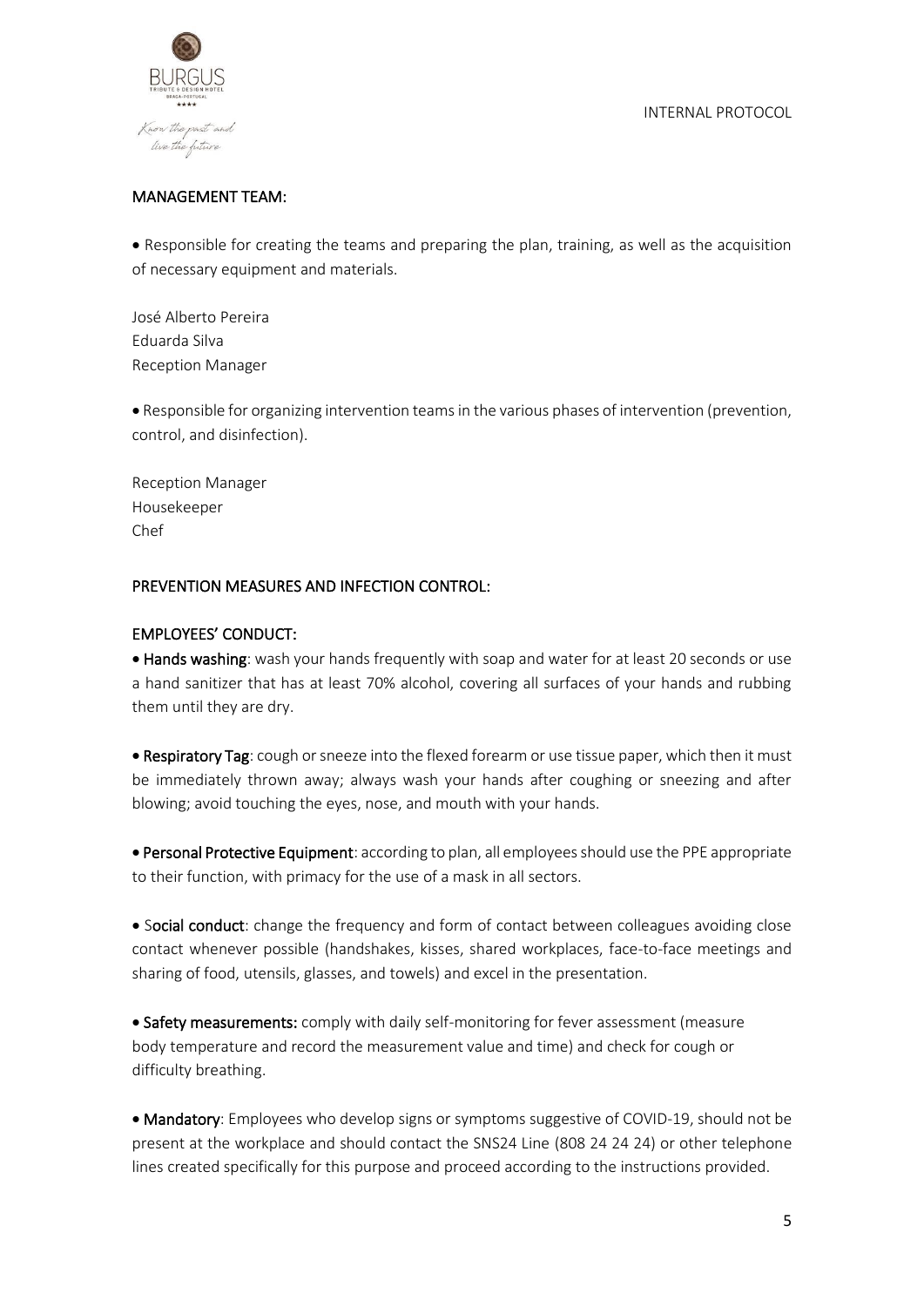

Employees who develop signs or symptoms suggestive of COVID-19 during their work shift should be considered a Suspected Case and be referred for the isolation area, according to the Contingency Plan.

#### PREVENTIVE MEASURES:

• regular cleaning and sanitizing (with alcohol) of everyone's workplace, always giving preference to wet cleaning over dry cleaning, of all surfaces in common areas (counters, door and elevator handles, elevator and interior doors buttons, stair railing). This regular cleaning has to be visible and recorded by the employee who performs it.

#### THE BURGUS TRIBUTE & DESIGN HOTEL HAS:

- Personal protective equipment in sufficient numbers for all workers.
- Personal protective equipment is available to customers (maximum capacity of the establishment).
- Stock of cleaning materials for single-use proportional to their dimensions, including single-use cleaning wipes moistened with disinfectant, bleach, and alcohol at 70º.

• Dispensers of alcohol-based antiseptic solution or alcohol-based solution near the entry/exit points, and whenever applicable by floor, at the entrance to the restaurant, bar, and common sanitary facilities.

- Waste container (without manual opening) and plastic bag
- Place to isolate people who can be detected as suspected or confirmed cases of COVID-19.

#### The defined location room  $N<sup>2</sup> 1$  has:

- $\checkmark$  natural ventilation, or mechanical ventilation system
- $\checkmark$  smooth and washable coatings,
- ✓ bathroom,
- $\checkmark$  stock of cleaning supplies,
- $\checkmark$  surgical masks and disposable gloves,
- ✓ thermometer
- $\checkmark$  autonomous waste container
- ✓ waste bags
- $\checkmark$  used clothing collection bags
- ✓ Kit with water and some non-perishable foods
- $\checkmark$  In the sanitary facilities equipment for washing hands with liquid soap and paper wipes.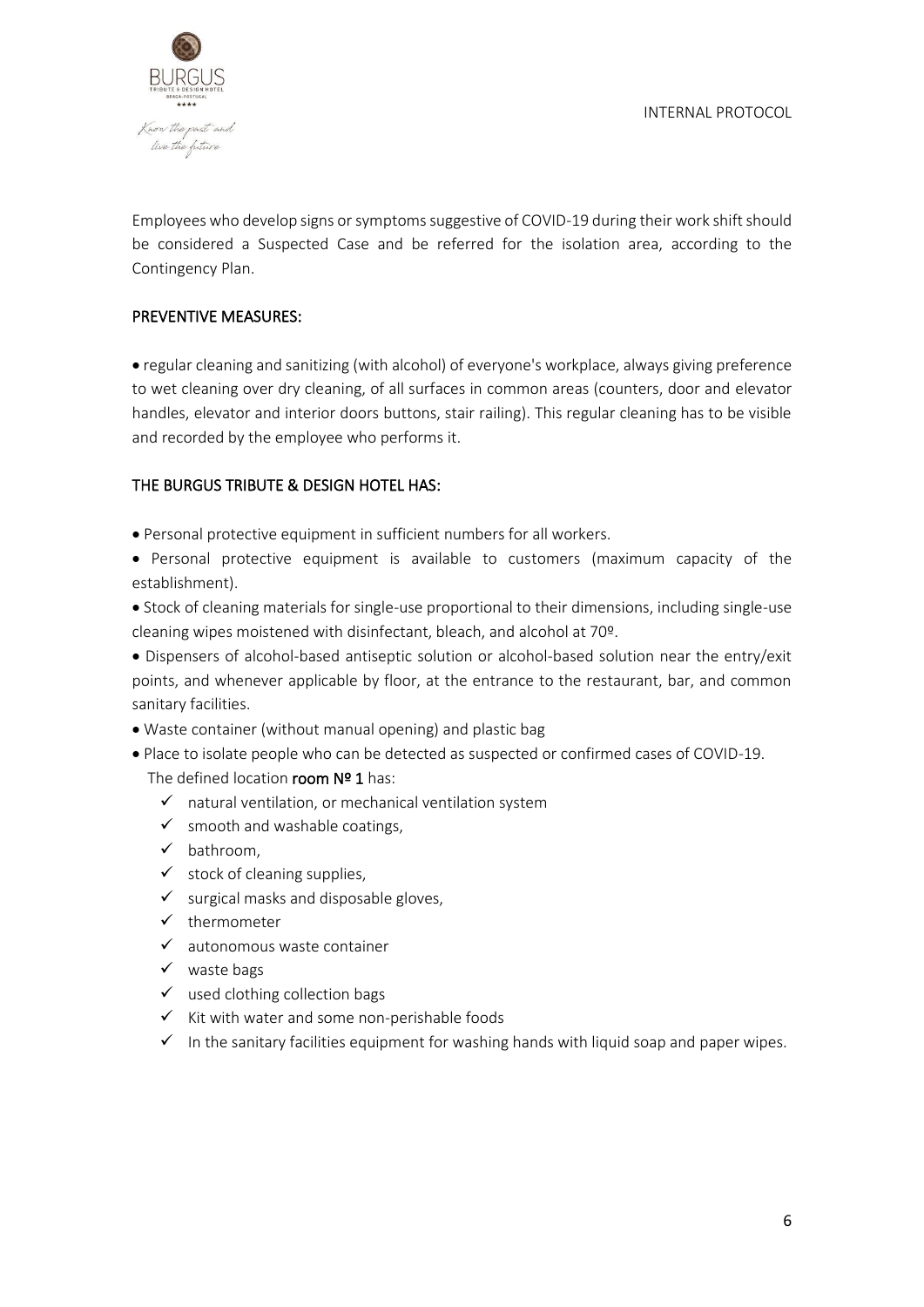

#### INTERACTION PERFORMANCE RULES:

To ensure the protection and safety of customers and employees, we have also prepared some rules for the reception, meal, bar, and breakfast areas:

## 1. RECEPTION:

- Guests should be advised to maintain the physical safety distance in relation to other people
- Our reception will always be available to our customers, however, other approaches will be prepared to better respond to guests' needs without putting the security of customers and employees at risk.
- Early check-in will be promoted, asking the customer to send us the details needed for the creation of the customer's record and the authorization for the use of the data.

• We advise that payments should be made, preferably by transfer, contactless or similar payment systems in order to reduce the contact as much as possible. Alternatively, special attention should be paid to the hygiene of POS systems, with emphasis on disinfection between uses of guests and collaborators.

• Likewise, disinfection of room opening cards is imperative, whenever they are used, between deliveries and even in the case of cards that are not used regularly.

• Information about the city, places to visit, restaurants and any other issue that the customer place should be shared via SMS, e-mail, app, tv rooms thus avoiding the sharing brochures, maps, and other leaflets

• Wearing the mask will prevent the customer from seeing our smile, but it will be present in our eyes and attention!

#### 2. BREAKFAST:

• The number of places per room has been reduced in order to guarantee the minimum distance between the guests

• Breakfast in the living room will be served from 7:30 am to 10:30 am with a maximum occupation of 12 persons per hour.

• The customers must decide and inform the reception on the day of check-in and until 9 pm about the breakfast plan they choose for their stay, and the time intended to enjoy it.

• It may be possible to have free breakfast delivered to the room, also with prior scheduling, and in accordance with the list of products available for that purpose.

#### 3. RESTAURANT:

• The number of places in the living room has been reduced in order to guarantee the minimum distance between customers.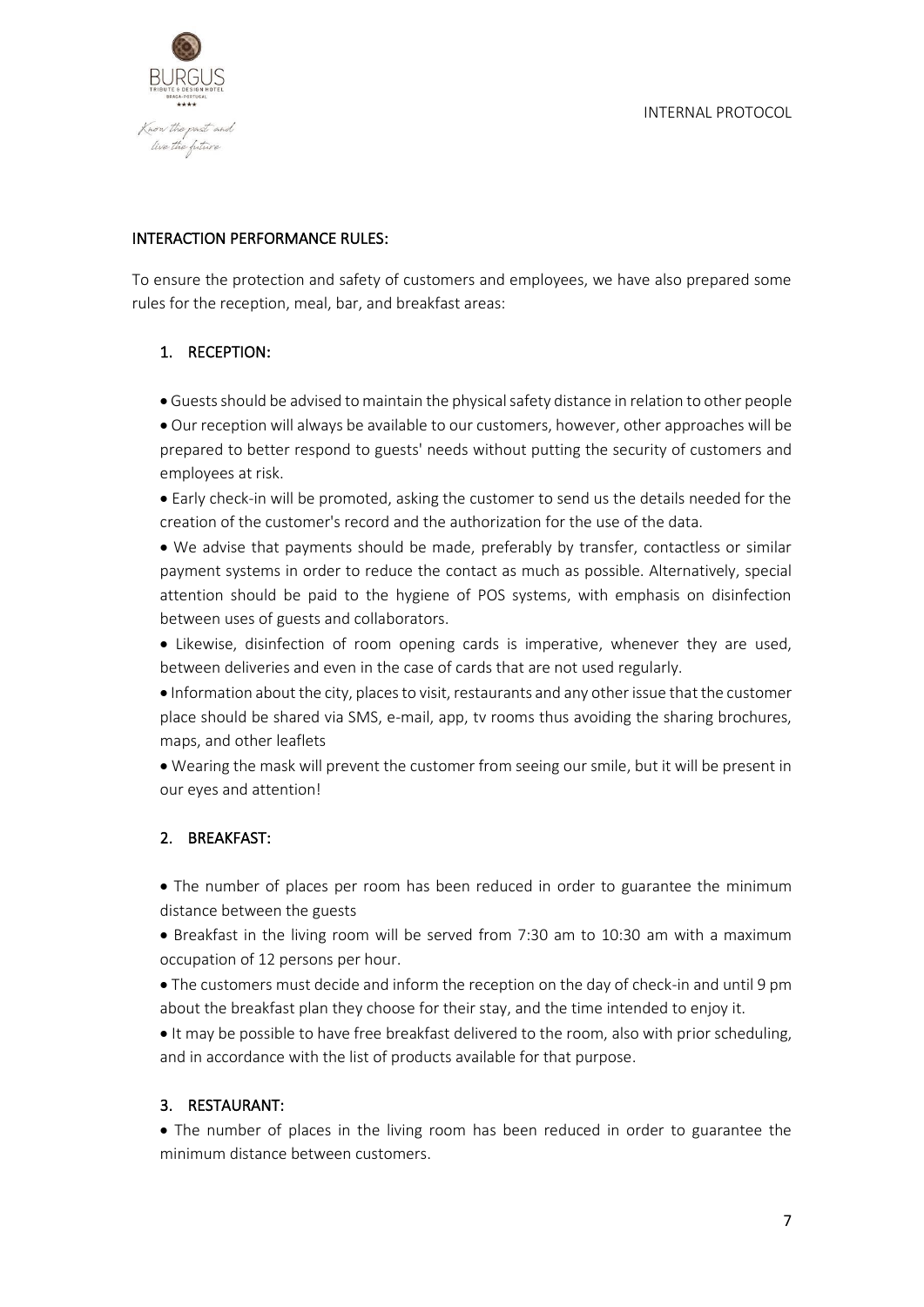

• Customers will be led to the table, keeping a safe distance and dispensing with handshake greetings.

• It is recommended to reserve a table in advance.

• Employees must not come into contact with food exposed and ready to eat with their own hands, they should use appropriate utensils such as napkins, spatulas, tweezers or single-use gloves

• Place plates, glasses, cutlery, and other utensils on tables only in the presence of customers that will use them, ensuring their hygiene and packaging.

• Provide menus and drink cards covered with film and washable, or in a digital form.

• After each use the table surface and the chairs have to be always cleaned and disinfected and the table cloth must be changed.

#### 4. BAR:

- To enjoy any product in our bar, a table or terrace is recommended.
- Counter service is completely discouraged.

#### 5. KITCHEN:

• Regularly wash your hands with hot water and antibacterial soap - gloves are not a substitute for handwashing!

• Do not use gloves from a dirty area to a clean area. It is important to replace the gloves before this change.

• The same pair of gloves can only be used for one task and must be replaced if damaged or if the employee interrupts the task. If an employee is performing a task continuously, gloves should be replaced every four hours or whenever needed.

• Perform regular cleaning/disinfection of kitchen surfaces and clean work clothing regularly.

• Cleaning materials are specific to these areas and follow the rules defined by the current legislation;

• There must be different rags for countertops and utensils; the tables, chairs and other furniture; specific material for the floor;

• The products to be used (detergents and disinfectants) must be products that do not eventually contaminate food;

• Do not use with disinfectant spray in areas where food is being prepared or in exposition.

• Food products for cooking must be hermetically sealed. Restrict staff has access to the kitchen.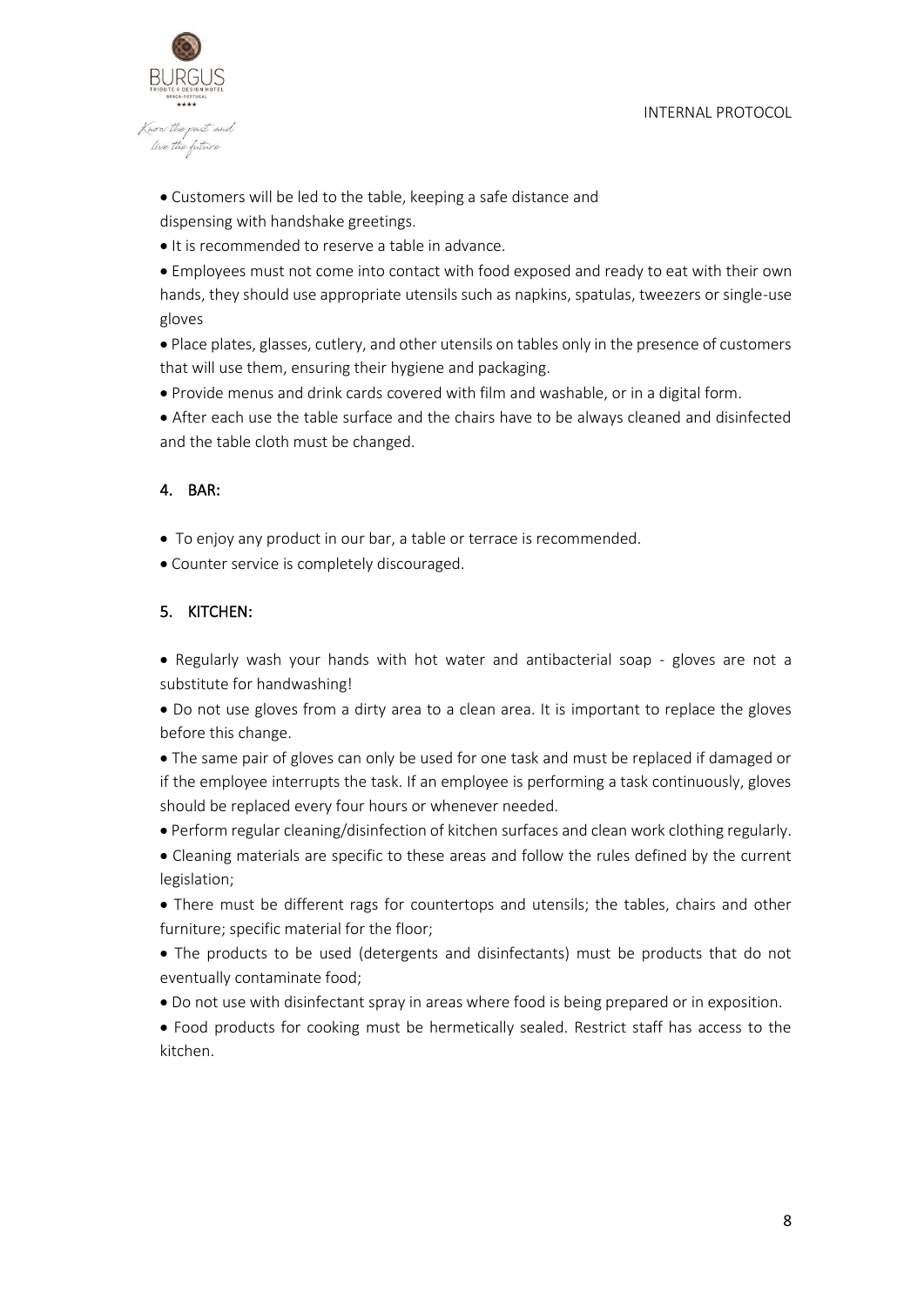

#### CLEANING IN ALL THE HOTEL AREAS – HOW TO PROCEED?

As it is an easily contagious virus, it can be transmitted through droplets left by those who are contaminated, microorganisms that can stay on floors and surfaces.

It is necessary to pay attention and act effectively.

Any cleaning products which could raise dust must not be used, except for non-critical areas (patios and outdoor balconies). Some microorganisms can be transmitted through tiny droplets or atmospheric shares by air when they remain in suspension, or by contact when they settle on surfaces. Thus, we present in the following topics the care to be followed in a regular and exemplary way:

• Do not use brooms, dusters or other dry utensils/cleaning equipment for the dust in the interior areas;

• Perform dust cleaning by wet means (this way, not only removes the dust but also dirt in general);

• Use of detergents suitable for each type of surface to be treated;

- Clean with gentle movements, to minimize the lifting of particles;
- Clean in the direction of the cleanest area (non-critical area) to the dirtiest (critical area);

• In an area, clean vertically - from top to bottom, that is, in a global sequence, firstly the ceiling, walls, windows, furniture and finally the floor;

• Clean horizontally - from the furthest to the closest area to the exit door;

• Cleaning of surfaces must be done with hot water and suitable detergents to remove existing microorganisms;

• To avoid re-contamination and multiplication of microorganisms, we ask all the surfaces to be very clean and very dry (in the air)

- Use the double bucket method:
	- $\checkmark$  Cart with support for two buckets
	- ✓ Wringer
	- ✓ Mop
	- $\checkmark$  In one of the buckets use hot water and the wringer this bucket is used to remove the excess of water/detergent from the mop and rinse it after cleaning the pavement.
	- $\checkmark$  The other bucket must contain hot water with detergent. The mop should be shaken with wavy movements to keep the fringes open.
	- $\checkmark$  The water in the buckets should be changed for each area and whenever it's visibly dirty.

The use of a broom is only allowed in non-critical areas. • The vacuum cleaner should only be used if it is strictly necessary, and when used, the area should be well ventilated, keeping windows and doors open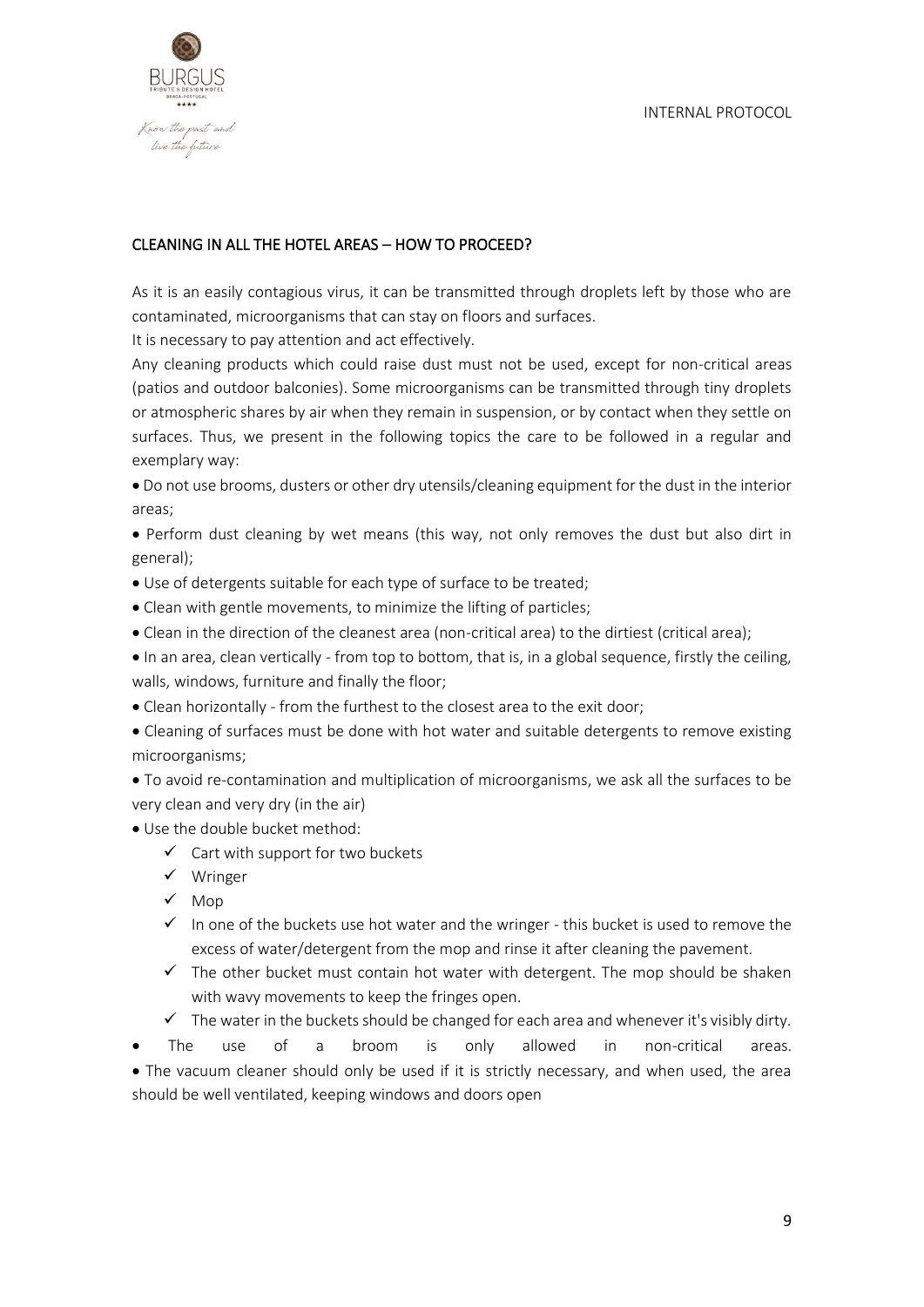

#### AREA PRESENTATION:

- 1. Rooms with private bathroom
- 2. Corridors
- 3. Stairs
- 4. Elevator
- 5. Reception
- 6. Restaurant
- 7. Kitchen
- 8. Common Bathrooms
- 9. Laundry Room

#### 1.ROOMS WITH PRIVATE BATHROOM

Room cleaning will be divided into three phases:

## 1ª Phase

- Open the windows so that there is ventilation in the space;
- Collect all waste;
- Remove linen and towels
- Move all equipment away from walls

#### 2ª Phase:

- Use the wet cleaning method
- Vertical orientation (top to bottom)
- Cleaning the surfaces, using a rag soaked with a detergent suitable for each surface (including bedside tables, bases of the mattress, wardrobe, telephone, controls, desk, chair, doors and handles). Whenever there are secretions, they will be cleaned first with absorbent paper, using bleach and leaving it in action for a whilw and only then they will be removed with a damp rag and hot water.
	- $\checkmark$  After wet cleaning, all surfaces and equipment must remain

as dry as possible, thus it is necessary to leave windows open.

• Horizontal orientation (from the furthest to the closest area to the exit), first with the use of the cloth, so that no particles rise, and then mopping using two buckets, one with hot water, another with hot water and detergent.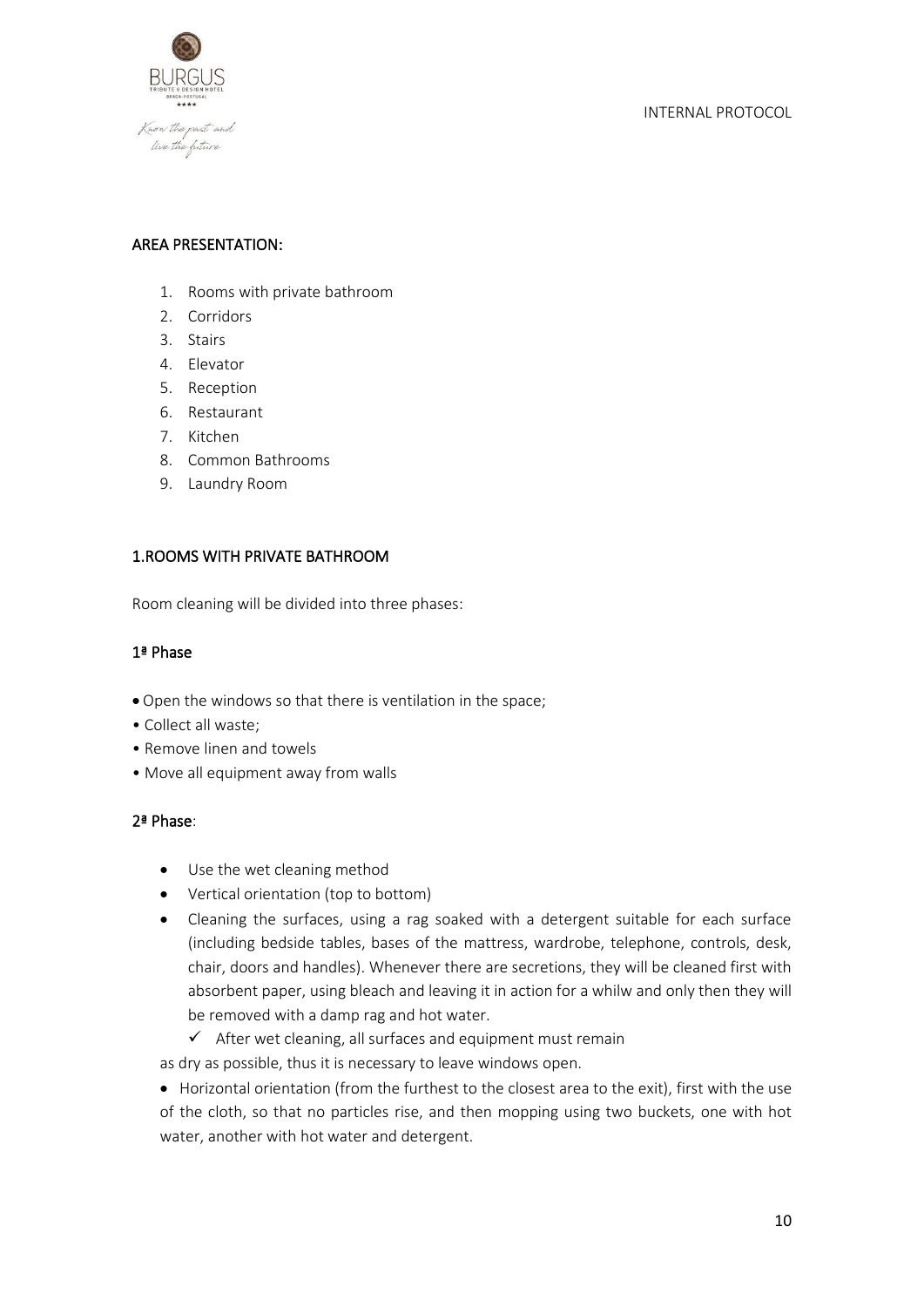

#### 3ª Phase:

- We start cleaning the toilet from the handles, furniture, taps, washbasin, using the vertical orientation and using the mixed cleaning product (detergent and disinfectant). All surfaces of the toilet must be air-dried.
	- $\checkmark$  The washbasin must be rinsed with clean, hot water so that all waste seeps down the drain, it should also be very clean/disinfected.
	- $\checkmark$  The toilet: apply the mixed product (detergent plus disinfectant) inside, let the product act, use the toilet brush to wash and eliminate all the residues performing a water discharge still with the toilet brush inside the toilet so that it is also clean. The toilet brush support must also be disinfected. The external part of the toilet should be clean with hot water, mixed product and with the help of a damp cloth; this treatment should be carried out from the cleanest to the less clean area (toilet flush, top and bottom of the toilet).
	- $\checkmark$  Shower and bathtubs: put the mixed cleaning product on the base of the shower and inside the bathtubs and let it act. Start by cleaning the taps, shower, walls, and shower guards with the mixed product reaching the entire area, rinse with hot water to send all waste down the drain, leaving it clean and disinfected. Repeat the rinsing process several times with hot water

#### 2. CORRIDORS

- Use the wet cleaning technique (hot water and cleaning product suitable for the surface) with a single, damp cloth; cleaning will be carried out in the vertical orientation (from top to bottom).
- Floor cleaning will be carried out with the support of a vacuum cleaner, keeping doors and windows open to create air circulation.

#### 3. STAIRS

- Wet cleaning technique using a cloth moistened with hot water and disinfectant to clean the entire stair railing.
- Use of the broom to remove all solid waste.
- Use of the double bucket method:
	- $\checkmark$  Use a bucket with hot water and detergent and one containing only hot water (to rinse the mop whenever necessary)
	- $\checkmark$  Keep doors and windows open so that the air can be renewed.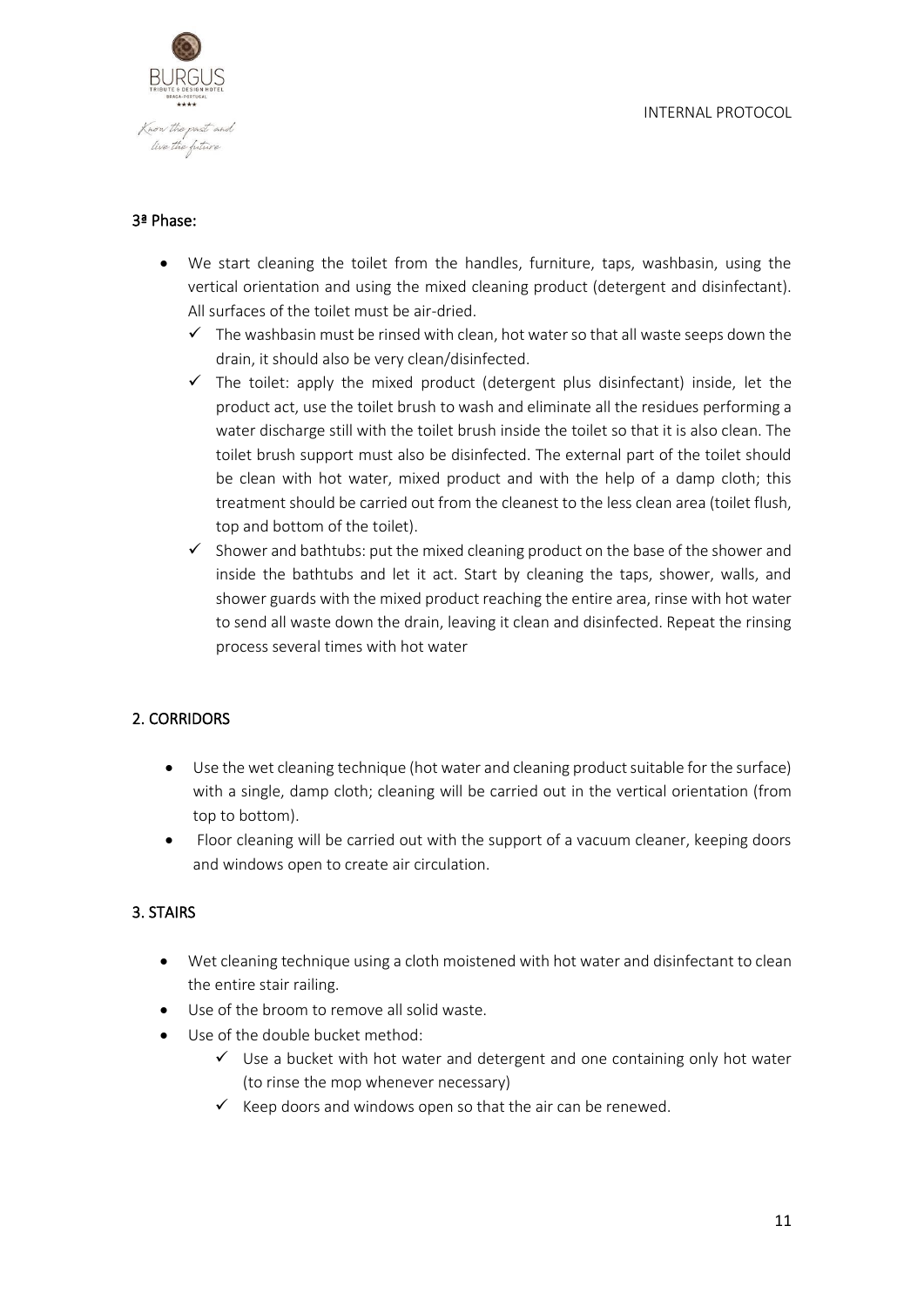

# 4. ELEVATOR

- Wet cleaning technique and vertical orientation, with cloth for single-use, use of disinfectant, and hot water for rinsing.
- The elevator floor will be cleaned in a horizontal orientation (from the furthest to the nearest area to the door) using the vacuum cleaner.
- Cleaning includes all interior and exterior handles/buttons.

#### 5. RECEPTION

- Collect waste.
- Disinfect the counter several times a day.
- Disinfect cards as well as card reader, keyboards, mouse, monitors, telephone, switches, handles, etc
- The cleaning of the areas described above must be carried out at least 6 times a day, keeping a daily record of it in a visible place.
- The entire interior area of the reception must be cleaned, in vertical orientation (top to low) and horizontal (from the farthest to the nearest area to the exit door
- Entrance, carpets, doors, handles, also must be cleaned several times a day.

#### 6. RESTAURANT

- Sanitize, with disinfectant products, tables, counters, handles, switches, and other contact surfaces at least 4 times a day.
- After each client, always change the table cloth and disinfect the table and chairs.
- Remove all decorations from the tables.
- Ensure good ventilation and frequent air renewal in the restaurant areas,
- for example by opening doors and windows.
- The entire area of the rooms must be clean, in vertical orientation (top to bottom) and horizontal (from the furthest to the closest to the exit door).

#### 7. KITCHEN

- All surfaces must be cleaned several times a day, with special care in food handling areas. Disinfectant products should be used on surfaces so that they do not contaminate food.
- All kitchen supplies should be kept, as far as possible, in closed areas after the use.
- The entire interior area of the kitchen must be clean, in vertical (top to bottom) and horizontal (from the most distant to the closest to the exit door).

#### 8. COMMON BATHROOMS

• Start cleaning by collecting waste.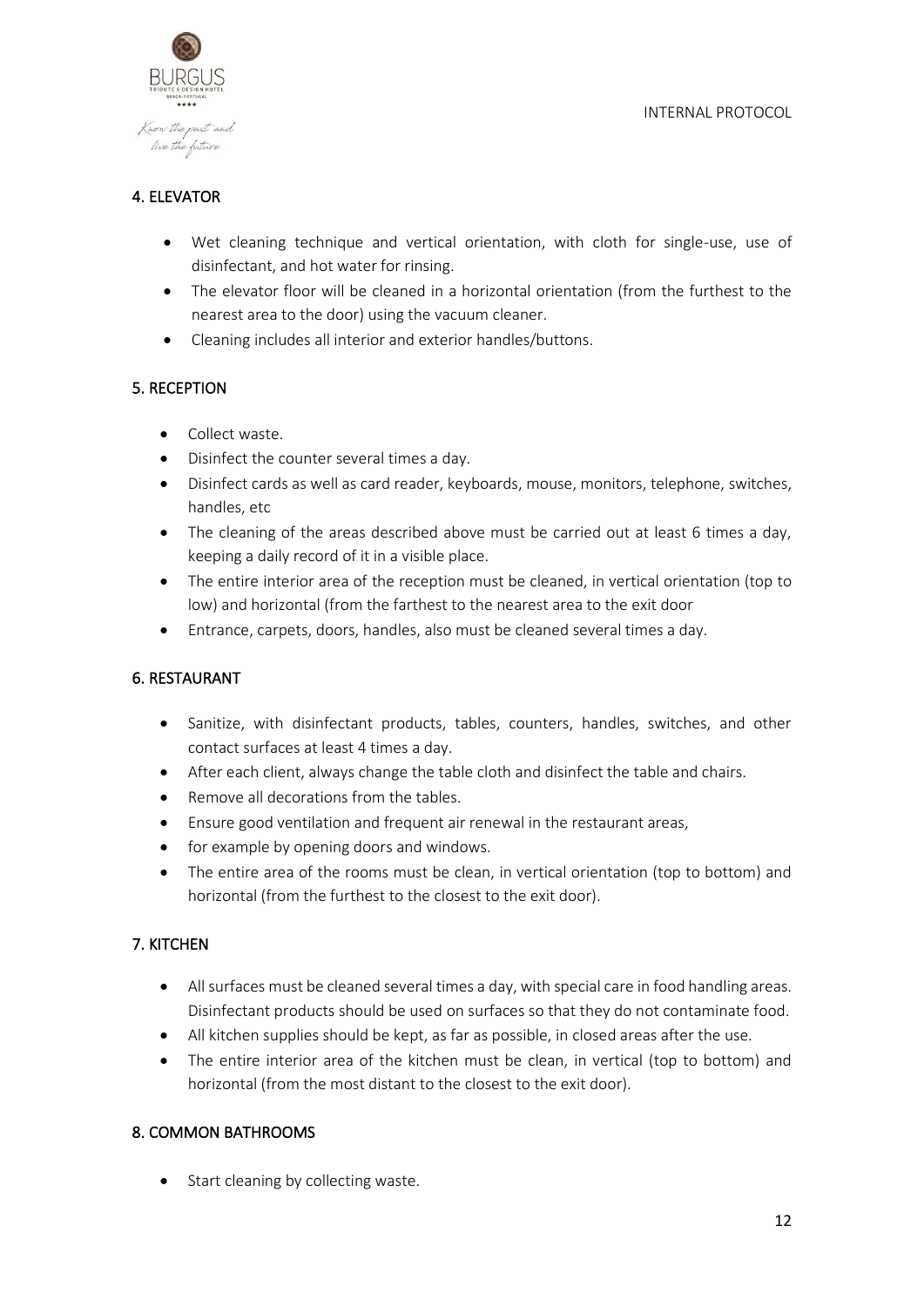

- The area must be cleaned at least three times a day.
- Start with the door handles and cleaning the furniture, using single-use cloth, disinfectant, and hot water.
- Clean the washbasin, always going against the siphon, taps, and base, using a mixed product (containing both a disinfectant and detergent) letting it act, using a single-use cloth and rinsing several times with hot water in order to eliminate all waste.
- The toilet must be cleaned with a mixed product, placed it in the toilet bowl and let in action for a few minutes. Wash the interior with the help of the toilet brush, flush water while it is still inside the toilet so that it is also clean.
- Disinfect the toilet brush holder and handle.
- The bathroom floor must be cleaned horizontally using the double bucket method.

NOTE: In the remaining common areas, apply the vertical and horizontal cleaning method. Use the double bucket for mopping, change the water regularly. All surfaces/furniture should be cleaned using the wet cleaning technique using a cloth, for each area, with the appropriate product and hot water to rinse. The carpets must be vacuumed.

#### 9. LAUNDRY ROOM

- The laundry area must be kept clean and tidy, in order to avoid contact between "dirty" and washed clothes.
- The clothes, removed from the rooms, should be handled with gloves and, preferably, placed directly in the bags of the external laundry, avoiding as much as possible to be shaken, so that there is no propagation of particles.
- The textiles left in the hotel's laundry should be washed, according to their characteristics, and immediately dried and packaged
- The DGS guidelines must be applied in the case of textiles removed from suspected subjects (see the specific indication on page 15 of this manual)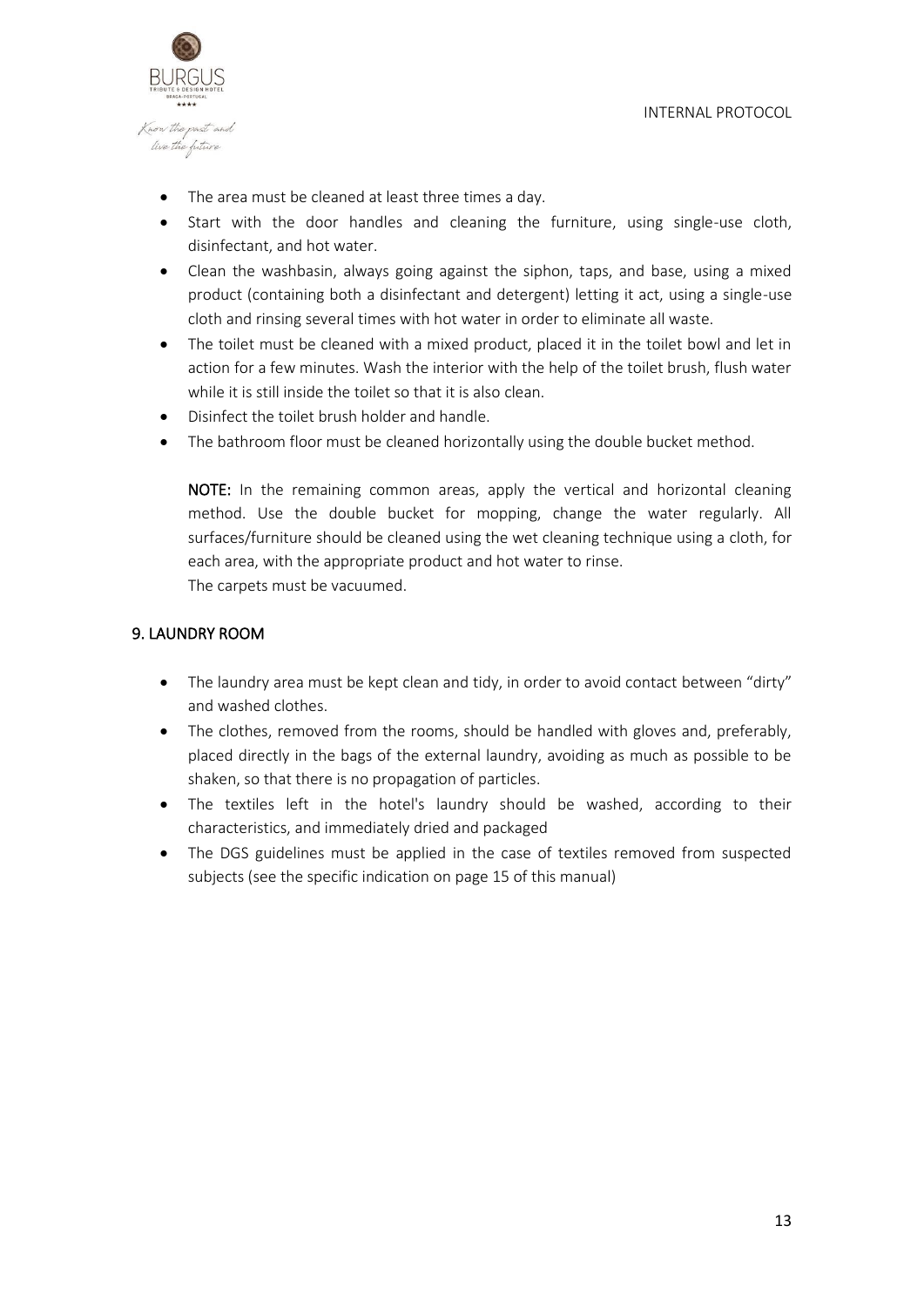Know the past and live the future

#### IN CASE OF SUSPECTED OR CONFIRMED CASE:

#### 1 – ISOLATION

- Isolation area: room nº 1 (private bathroom)
- In the isolation room will be available: waste container and waste bags, bags for collecting used clothes, water and some food will be provided. The ventilation of the space will be done through the regular opening of the bedroom windows to renew the air, keeping the door closed.

#### 2 – COMMON AREAS

• Cleaning of common areas that may have been frequented by the suspect/confirmed subject (reception, corridor, restaurant, bar) must be sanitized

#### WHAT TO DO WITH THE SICK OR SUSPECTED TO BE INFECTED WITH COVID-19 PERSON

#### IN THE HOTEL?

- The sick person must not leave the hotel. He/she should remain in the isolation area (with a surgical mask, as long as the clinical condition allows it).
- The hotel management/administration must be informed immediately. If he/she can do so, the sick person case or suspected case should call SNS24 (808 24 24 24), through the phone available in the room. Otherwise, the person responsible for the contingency will assume that role. The SNS24 line will assess the case and contact the Local Health Authority;
- Do not let the suspected subject going to the health center, private practice, or the hospital emergency.
- Wait for instructions from health professionals and their clinic decision.
- Access of other people to the "isolation" area is prohibited (except for employees assigned to provide assistance).
- The Local Health Authority may choose to send the person to the Hospital of the reference area or not, depending on the patient's clinical situation.
- In suspected cases of COVID-19, cleaning and laundry professionals should wait for the result of the laboratory diagnosis confirming or not the suspected case, before starting the laundry removal and cleaning procedures.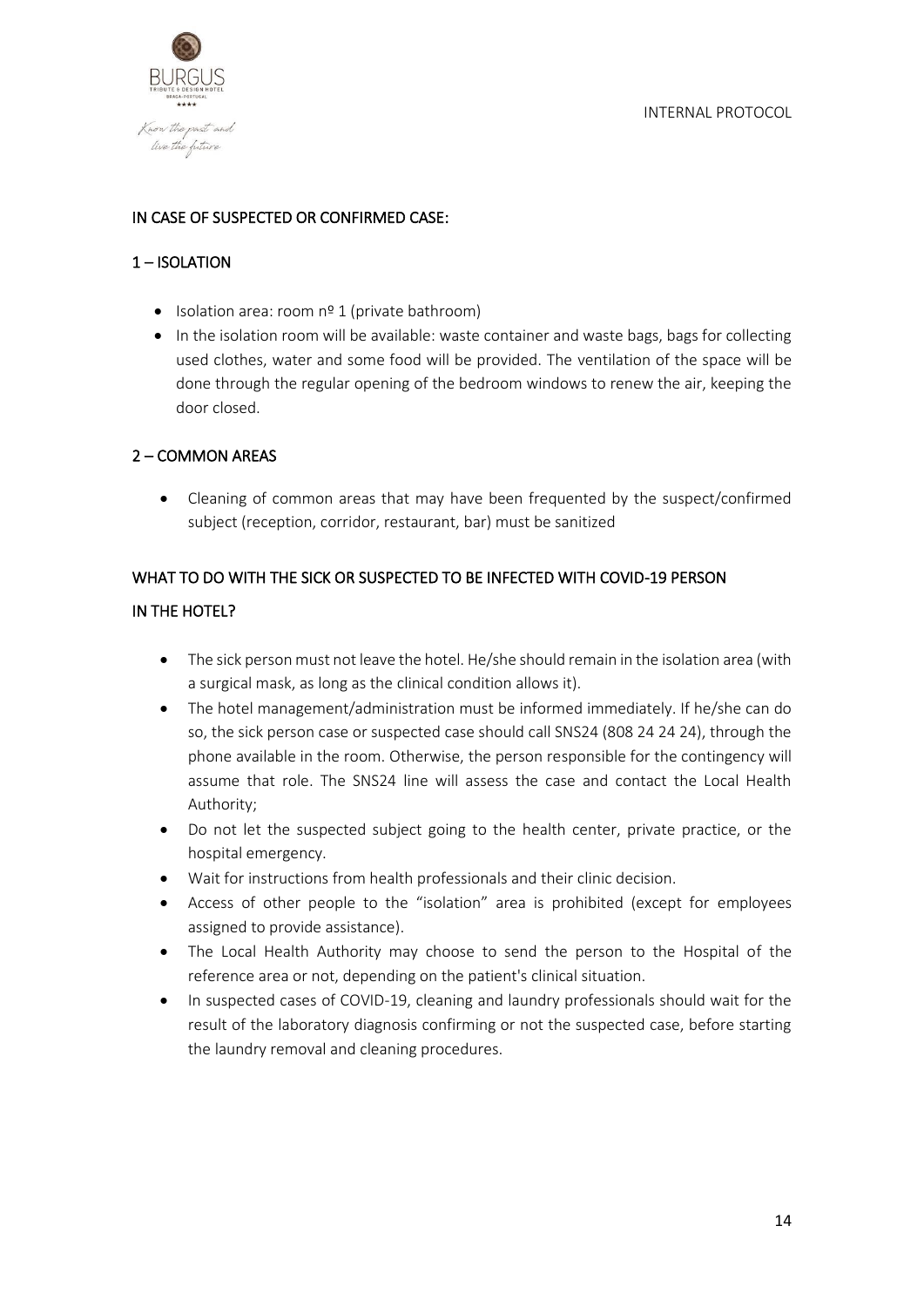

#### CLEANING OF THE ROOM AND COMMON AREAS – ACTION MEASURES

#### 1 - PROTECTION OF THE INTERVENTOR PROFISSIONALS:

- Employees responsible for removing clothes and cleaning the room of a suspected or confirmed case must always comply with the protective measures recommended and correctly use PPE:
	- ✓ Mask
	- $\checkmark$  Eye protection glasses/visor
	- ✓ Shoe covers
	- $\checkmark$  Disposable nitrile gloves
- Their uniform must be washed in the hotel's laundry washing machine at high temperatures. Preferably, leave a washing machine only for the clothes of the infected customers and professionals' uniforms.

#### 2 – ROOMS – LINNEN CHANGE, CLEANING, AND DISINFECTION OF THE SPACE:

To clean and disinfect the surfaces of the quarantine or isolation areas or of the suspected or confirmed patient, it is necessary to wait at least 20 minutes after the sick person (or suspected of being sick) leaves that area and only then start cleaning procedures in safety.

Cleaning should be done at 2 different times:

#### 1º day – Team A - remove sheets, bedding, towels, and garbage separately:

- Do not shake the bedding;
- Remove it without shaking it, rolling it from the inside to the outside, making a "package";
- Do not lean the bedding against your body;
- Transport the clothing and put it directly in the washing machine. The clothing must be washed at the highest temperature it can withstand in a heat disinfection cycle (at least 60ºC for 30 minutes, or between 80-90ºC, with 10 minutes of heat contact with clothing)
- Waste collected in the room must be packed in a first bag tightly closed, which is then deposited in the 2nd bag. The 2nd bag must be identified as biological waste and collected by the responsible local authority.

#### 2ª day – Team B – Maintenance, cleaning and disinfection of surfaces:

#### Do not use a vacuum cleaner to clean the room and floors and always prefer wet cleaning to dry cleaning.

- Clean surfaces from top to bottom and towards the cleanest areas to the dirtiest ones;
- Use single-use cleaning cloths, one for the bedroom area and one for the bathroom;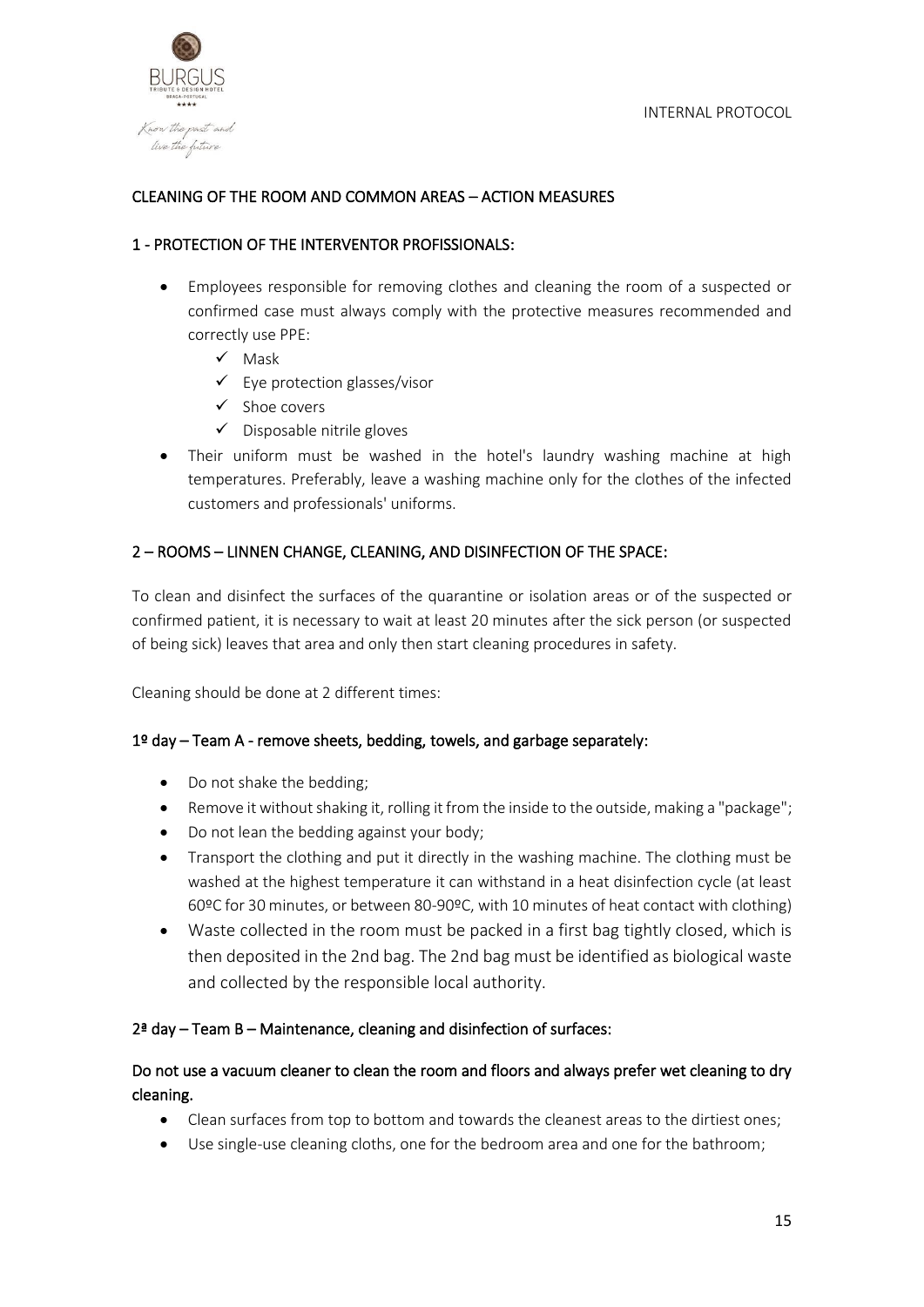

- A cleaning bucket and mop must be used for the bathroom and another different set for the bedroom;
- Wash the surfaces: use the usual detergent;
- Disinfect surfaces: use bleach to disinfect surfaces that do not suffer from corrosion/damage by contact and, in the case of surfaces that are not compatible with bleach use detergents with a disinfectant in their composition.

#### If blood, respiratory secretions or other organic fluids are present:

- absorb liquids with absorbent paper
- apply the bleach diluted in water (measure: 1 bleach to 9 water)
- leave to act for 10 minutes;
- rinse the area with water and detergent, rinse only with hot water and air dry
- open the windows to ventilate of the space

#### For common disinfection of surfaces - bedroom:

- first wash with water and detergente
- apply the bleach diluted in water; leave the bleach to act for 10 minutes; rinse off only with hot water and air dry
- Disinfect furniture and equipment with wipes moistened with disinfectant (cabinets, countertops, table and chairs, cabinet and door handles)
- Clean walls up to arm's length.
- Remove curtains to wash them

#### For common disinfection of surfaces – bathroom:

- Sanitary facilities must be washed and disinfected with a cleaning mixed product that contains both detergent and disinfectant in the composition.
- Wash the bathroom, starting with the taps, washbasin and drains, then
- furniture, bath/shower, toilet.
- Shower: Clean well. Unscrew the head, wash and disinfect
- Toilet: apply the product that has both the function of detergent and disinfectant, inside and outside the toilet; leave the product to act for 10 minutes to make the desired effect, rub well inside with the toilet brush, flash the water with the toilet brush still inside the toilet so that it is also clean. Put the toilet brush to drain; wash and disinfect the toilet brush holder. With another clean single-use cloth, wash the outside of the toilet, starting from the top (the least dirty) and then all exterior parts with the same detergent/disinfectant; then rinse only with hot water and let it dry.
- Finally, wash the floor.
- Open the windows and air dry.